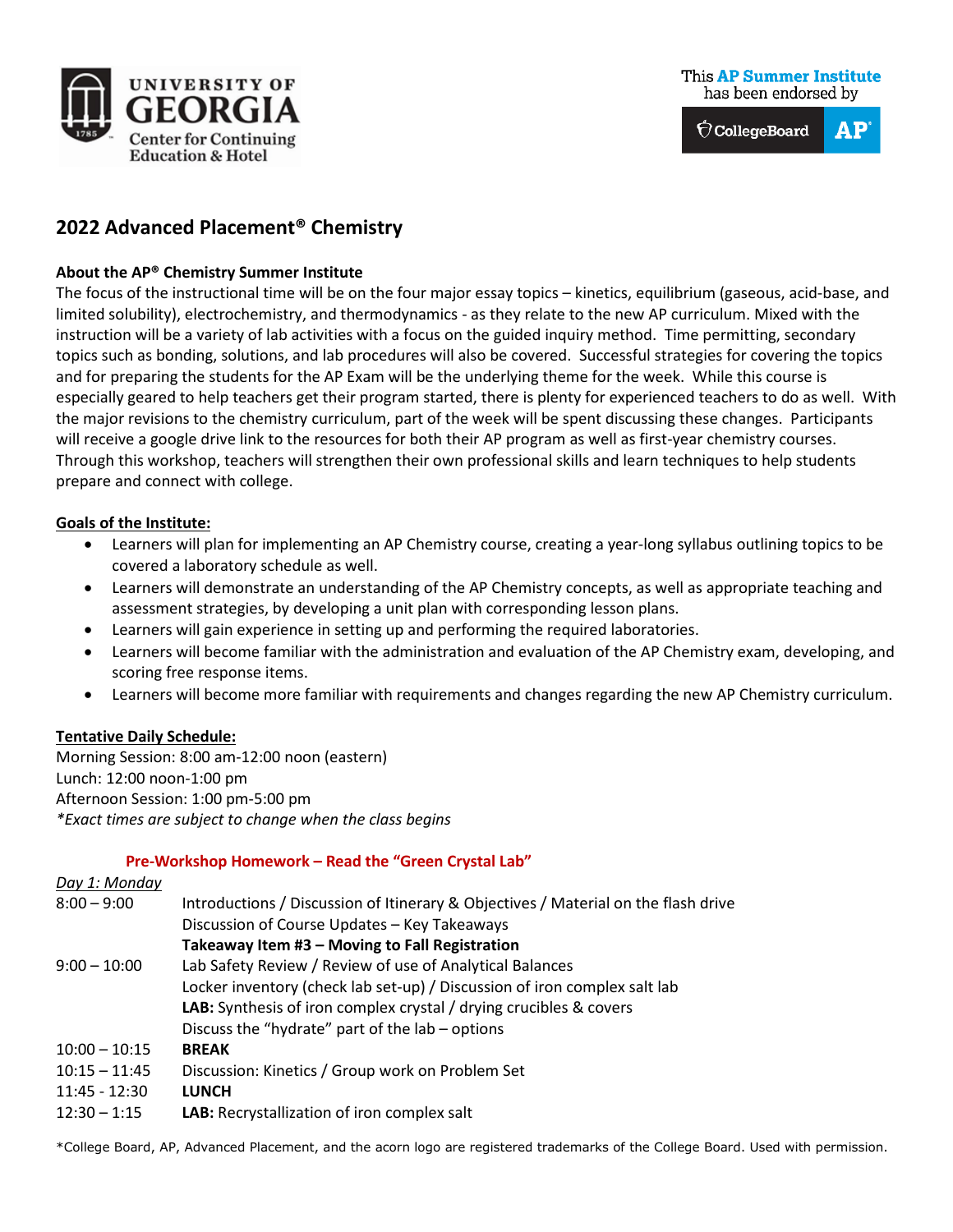- 1:15 2:00 Discussion: Gaseous Equilibrium Le Chatelier's Principle
- 2:00 2:30 Discussion: Gaseous Equilibrium Sample Problems
	- Input from teachers on Kinetics & Equilibrium
		- successful strategies / labs

## **2:30 – 2:45 BREAK**

- 2:45 3:15 **LAB:** Prep column for Green Crystal Lab
- 3:15 4:15 **LAB:** Molar Volume of a Gas
- 4:15 4:30 **Demo: "Burning Hand"**

### **Homework: A) Look through the CED Handbook B) Read Labs – (1) % Cu in Brass; (2) Heat of Rxn; (3) Iodine Clock Rxn**

### *Day 2: Tuesday*

| $8:00 - 8:45$   | Key Takeaway #1 - Contents of the CED                 |
|-----------------|-------------------------------------------------------|
| $8:45 - 9:15$   | LAB: Collecting iron complex salt crystals            |
| $9:15 - 9:45$   | <b>Equity &amp; Access Discussion</b>                 |
| $9:45 - 10:45$  | Discussion: Thermochemistry & Thermodynamics          |
| $10:45 - 11:00$ | <b>BREAK</b>                                          |
| $11:00 - 11:45$ | Work on Thermo FRQ (Free Response Questions)          |
| $11:45 - 12:30$ | <b>LUNCH</b>                                          |
| $12:30 - 1:00$  | Discussion of PES notes / Types of Spectroscopy       |
| $1:00 - 1:30$   | Discussion: New AP Exam / Discuss the Grading Process |
| $1:30 - 2:15$   | <b>LAB:</b> Heat of Reaction $-$ micro                |
| $2:15 - 2:30$   | <b>Demo</b> - Elephant Toothpaste                     |
| $2:30 - 2:45$   | <b>BREAK</b>                                          |
| $2:45 - 3:30$   | LAB: Beer's Law (Spec Lab)                            |

- 3:30 3:45 **LAB:** Weigh iron complex salt crystals
- 3:45 4:30 **Lab – Iodine Clock Reaction (including calculations)**

### **Homework: (A) Read the Titration Part of the Green Crystal Lab (B) Key Takeaway #2 Activity – Instructional Design – Read Lesson #12 (C) Watch the video on the Percent Copper Lab – write down data!!!**

# *Day 3: Wednesday*

| $8:00 - 9:30$   | Discussion: Acid-Base Equilibrium - Part I                                                 |
|-----------------|--------------------------------------------------------------------------------------------|
|                 | K <sub>w</sub> , three acid-base theories, pH, pOH, strong vs weak                         |
|                 | indicators, salt hydrolysis, polyprotic acids<br>٠                                         |
|                 | work on problem set<br>п                                                                   |
| $9:30 - 10:00$  | Brainstorm Lesson #11 - Instructional Strategies                                           |
| $10:00 - 10:15$ | <b>BREAK</b>                                                                               |
| $10:15 - 11:00$ | Discussion: Acid-Base Equilibrium - Part II                                                |
|                 | buffers, titrations & titration curves<br>٠                                                |
|                 | work on problem set(s)<br>$\blacksquare$                                                   |
| $11:00 - 11:45$ | Work on Salt Hydrolysis / Buffer Problem Set                                               |
| $11:45 - 12:30$ | <b>LUNCH</b>                                                                               |
| $12:30 - 1:00$  | Lab: Run Green Crystals through Column / check pH meter                                    |
| $1:00 - 1:20$   | <b>LAB:</b> Percent Hydrate of Green Crystals $-$ 1st drying                               |
| $1:20 - 2:45$   | LAB: Determination of the Percentage of Potassium & Iron (Tab #3)                          |
|                 | collect titrant & run titration                                                            |
|                 | do graphical analysis of the data                                                          |
| $2:45 - 3:00$   | <b>BREAK</b>                                                                               |
| $3:00 - 3:15$   | <b>LAB:</b> Percent Hydrate of Green Crystal $-1$ <sup>st</sup> weighing & $2^{nd}$ drying |
|                 |                                                                                            |

3:15 - 4:00 **LAB: Determination of the Percentage of Oxalate in the Green Crystal**